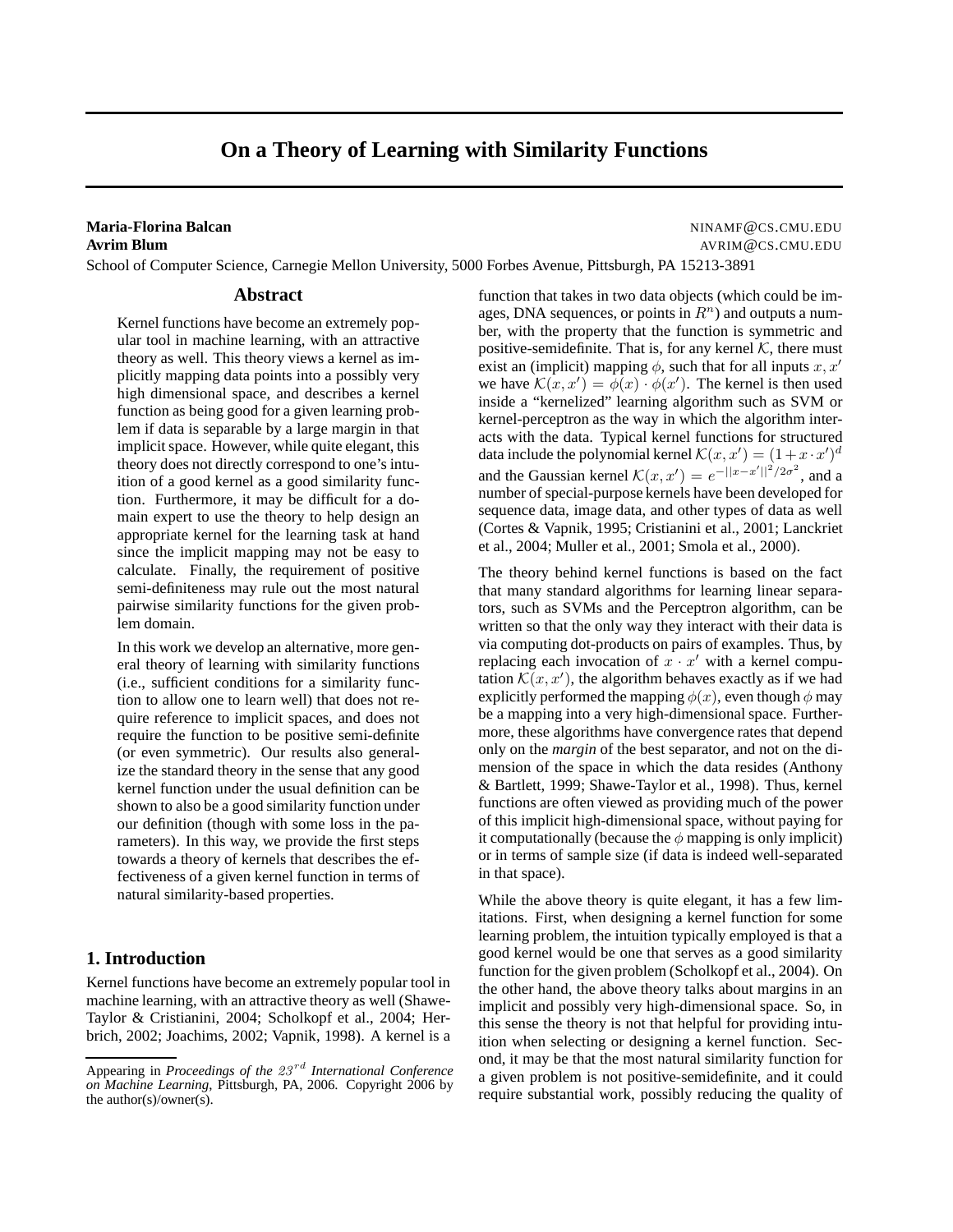the function, to coerce it into a legal form. Finally, from a complexity-theoretic perspective, it is a bit unsatisfying for the explanation of the effectiveness of some algorithm to depend on properties of an implicit high-dimensional mapping that one may not even be able to calculate. In particular, the standard theory at first blush has a "something for nothing" feel to it (all the power of the implicit highdimensional space without having to pay for it) and perhaps there is a more prosaic explanation of what it is that makes a kernel useful for a given learning problem. For these reasons, it would be helpful to have a theory that was in terms of more tangible quantities.

In this paper, we develop a theory of learning with similarity functions that addresses a number of these issues. In particular, we define a notion of what it means for a pairwise function  $\mathcal{K}(x, x')$  to be a "good similarity function" for a given learning problem that (a) does not require the notion of an implicit space and allows for functions that are not positive semi-definite, (b) we can show is sufficient to be used for learning, and (c) is broad in that a good kernel in the standard sense (large margin in the implicit  $\phi$ -space) will also satisfy our definition of a good similarity function, though with some loss in the parameters. In this way, we provide the first theory that describes the effectiveness of a given kernel (or more general similarity function) in terms of natural similarity-based properties.

#### **1.1. Our Results and Structure of the Paper**

Our main result is a theory for what it means for a pairwise function to be a "good similarity function" for a given learning problem, along with results showing that our main definition is sufficient to be able to learn well and that it captures the standard notion of a good kernel. We begin with a definition (Definition 2) that is especially intuitive and allows for learning via a very simple algorithm, but is fairly restrictive and does not include all kernel functions that induce large-margin separators. We then extend this notion to our main definition (Definition 3) that is somewhat less intuitive, but is now able to capture all functions satisfying the usual notion of a good kernel function and still have implications to learning. Specifically, we show that if  $K$  is a similarity function satisfying Definition 3 then one can algorithmically perform a simple, *explicit* transformation of the data under which there is a low-error largemargin separator. In particular, this transformation involves performing what might be called an "empirical similarity map": selecting a subset of data points as landmarks, and then re-representing the data set based on the similarity of each example to those landmarks. We also consider some variations on this definition that produce somewhat better guarantees on the quality of the final hypothesis produced when combined with known efficient learning algorithms. Finally, in Section 5.1, we describe relationships between our framework and the notion of kernel-target alignment.

A similarity function  $K$  satisfying our definitions is not nec-

essarily guaranteed to produce a good hypothesis when *directly* plugged into standard learning algorithms like SVM or Perceptron (which would be the case if  $K$  satisfied the standard notion of being a good kernel function). Instead, what we show is that such a similarity function can be employed in a 2-stage algorithm: first using  $K$  to rerepresent the data as described above, and *then* running a standard (non-kernelized) linear separator algorithm in the new space. One advantage of this, however, is that it allows for the use of a broader class of learning algorithms since one does not need the algorithm used in the second step to be "kernelizable". In fact, this work is motivated by results of (Balcan et al., 2004) that showed how such 2-stage algorithms could be applied as an alternative to kernelizing the learning algorithm in the case of kernel functions.

### **2. Background and Notation**

We consider a learning problem specified as follows. We are given access to labeled examples  $(x, \ell)$  drawn from some distribution P over  $X \times \{-1, 1\}$ , where X is an abstract instance space. The objective of a learning algorithm is to produce a classification function  $g: X \to \{-1, 1\}$ whose error rate  $Pr_{(x,\ell)\sim P}[g(x) \neq \ell]$  is low. We will be considering learning algorithms whose only access to their data is via a pairwise similarity function  $\mathcal{K}(x, x')$  that given two examples outputs a number in the range  $[-1, 1]$ . Specifically,

**Definition 1** *A* similarity function *over* X *is any pairwise function*  $K: X \times X \rightarrow [-1, 1]$ *. We say that* K *is a symmetric similarity function if*  $\mathcal{K}(x, x') = \mathcal{K}(x', x)$  *for all*  $x, x'.$ 

Our goal is to give definitions for what it means for a similarity function K to be "good" for a learning problem P that (ideally) are intuitive, broad, and have the property that a good similarity function results in the ability to learn well. Note that as with the theory of kernel functions, the notion of "goodness" is with respect to a given learning problem P, and *not* with respect to a class of target functions as in the PAC framework.

A similarity function  $K$  is a kernel if there exists a function  $\phi$  from the instance space X into a (possibly implicit) " $\phi$ space" such that  $\mathcal{K}(x, x') = \phi(x) \cdot \phi(x')$ . We say that  $\mathcal K$  is an  $(\epsilon, \gamma)$ -good kernel function for a given learning problem P if there exists a vector w in the  $\phi$ -space that has error  $\epsilon$ at margin  $\gamma$ , where we use a normalized notion of margin, and for simplicity we consider only separators through the origin. Specifically, K is an  $(\epsilon, \gamma)$ -good kernel function if there exists a vector  $w$  such that

$$
\Pr_{(x,\ell(x))\sim P}\left[\ell(x)\frac{\phi(x)\cdot w}{||\phi(x)||\;||w||}\geq \gamma\right]\geq 1-\epsilon.
$$

We say that K is a  $\gamma$ -good kernel function if it is  $(\epsilon, \gamma)$ -good for  $\epsilon = 0$ ; i.e., it has zero error at margin  $\gamma$ . Moreover, we say that K is a normalized kernel if  $\mathcal{K}(x, x) = 1$  for all x.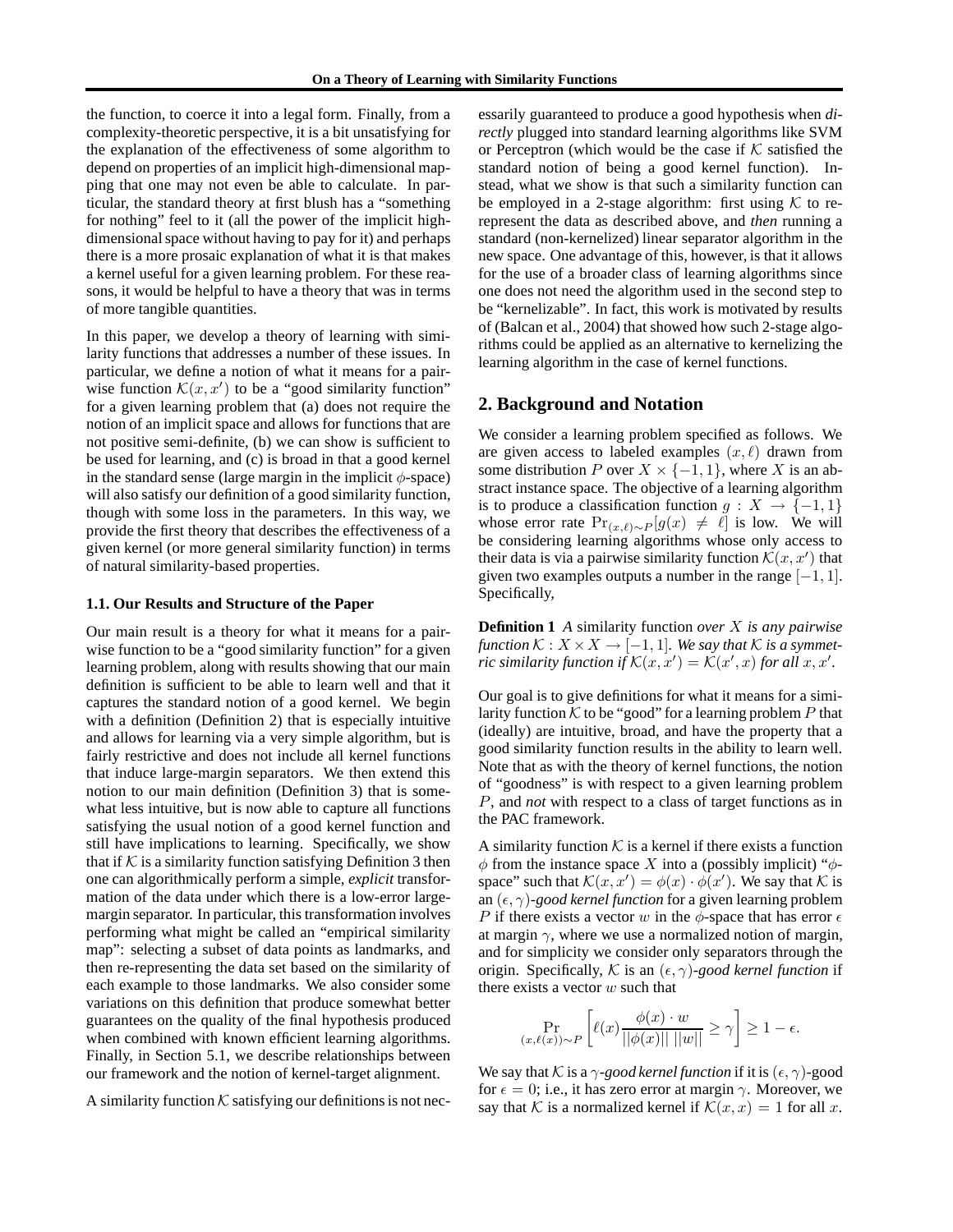For simplicity we will assume all kernels are normalized: note that any kernel function  $K$  can be converted to a normalized one  $\hat{\mathcal{K}}(x, x') = \frac{\mathcal{K}(x, x')}{\sqrt{\mathcal{K}(x, x)\mathcal{K}(x)}}$  $\frac{\mathcal{K}(x,x)}{\mathcal{K}(x,x)\mathcal{K}(x',x')}$  without changing its margin properties.

If the standard linear kernel K defined as  $K = x \cdot x'$  is an  $(\epsilon, \gamma)$ -good kernel function for a given learning problem P, we say that the learning problem is  $(\epsilon, \gamma)$ *-linearly separable.* Moreover, if  $||x|| = 1$  for all x we say that P is a normalized  $(\epsilon, \gamma)$ -linearly separable problem.

Note that a similarity function need not be a legal kernel. For example, suppose we say two documents have similarity 1 if they have either an author in common or a keyword in common, and otherwise they have similarity 0. Then you could have three documents A, B, and C, such that  $\mathcal{K}(A, B) = 1$  because A and B have an author in common,  $\mathcal{K}(B, C) = 1$  because B and C have a keyword in common, but  $\mathcal{K}(A, C) = 0$  because A and C have neither an author nor a keyword in common (and  $\mathcal{K}(A, A) = \mathcal{K}(B, B) = \mathcal{K}(C, C) = 1$ . On the other hand, a kernel requires that if  $\phi(A)$  and  $\phi(B)$  are of unit length and  $\phi(A) \cdot \phi(B) = 1$ , then  $\phi(A) = \phi(B)$ , so this could not happen if  $K$  was a kernel.<sup>1</sup>

In the following we will use  $\ell(x)$  to denote the label of example x and use  $x \sim P$  as shorthand for  $(x, \ell(x)) \sim P$ .

# **3. Sufficient Conditions for Learning with Similarity Functions**

We now provide a series of sufficient conditions for a similarity function to be useful for learning, leading to our main notion given in Definition 3.

We begin with our first and simplest notion of "good similarity function" that is intuitive and yields an immediate learning algorithm, but which is not broad enough to capture all good kernel functions. Nonetheless, it provides a convenient starting point. This definition says that  $K$  is a good similarity function for a learning problem  $P$  if most examples x (at least a 1 $-\epsilon$  probability mass) are on average at least  $\gamma$  more similar to random examples  $x'$  of the *same* label than they are to random examples  $x'$  of the opposite label. Formally,

**Definition 2** K *is a* **strongly**  $(\epsilon, \gamma)$ -good **similarity** func**tion** *for a learning problem*  $P$  *if at least a*  $1 - \epsilon$  *probability mass of examples* x *satisfy:*  $\mathbf{E}_{x' \sim P}[\mathcal{K}(x, x')] \hat{\ell}(x') =$  $\ell(x) \le \mathbf{E}_{x' \sim P} [\mathcal{K}(x, x') | \ell(x') \ne \ell(x)] + \gamma.$ 

For example, suppose all positive examples have similarity at least 0.2 with each other, and all negative examples have similarity at least 0.2 with each other, but positive and negative examples have similarities distributed uniformly at random in  $[-1, 1]$ . Then, this would satisfy Definition 2 for  $\gamma = 0.2$  and  $\epsilon = 0$ , but with high probability would not be positive semidefinite. $2$ 

Definition 2 captures an intuitive notion of what one might want in a similarity function. In addition, if a similarity function  $K$  satisfies Definition 2 then it suggests a simple, natural learning algorithm: draw a sufficiently large set  $S^+$ of positive examples and set  $S^-$  of negative examples, and then output the prediction rule that classifies a new example x as positive if it is on average more similar to points in  $S^+$ than to points in  $S^-$ , and negative otherwise. Formally:

**Theorem 1** *If*  $K$  *is strongly*  $(\epsilon, \gamma)$ *-good, then*  $(4/\gamma^2) \ln(2/\delta)$  *positive examples*  $S^+$  *and*  $(4/\gamma^2) \ln(2/\delta)$ *negative examples* S <sup>−</sup> *are sufficient so that with probabil* $ity \geq 1 - \delta$ , the above algorithm produces a classifier with *error at most*  $\epsilon + \delta$ .

**Proof:** Let Good be the set of x satisfying  $\mathbf{E}_{x' \sim P}[\mathcal{K}(x, x') | \ell(x) = \ell(x')] \geq \mathbf{E}_{x' \sim P}[\mathcal{K}(x, x') | \ell(x) \neq$  $\ell(x')$  + γ. So, by assumption,  $Pr_{x \sim P}[x \in \text{Good}] \ge 1 - \epsilon.$ Now, fix  $x \in \text{Good. Since } \mathcal{K}(x, x') \in [-1, 1]$ , by Hoeffding bounds we have that over the random draw of the sample  $S^+$ , Pr  $\left( \left| \mathbf{E}_{x' \in S^+}[\mathcal{K}(x,x')] - \mathbf{E}_{x' \sim P}[\mathcal{K}(x,x')] \ell(x') \right| \right)$  $|1| \geq \gamma/2 \leq 2e^{-2|S^+|\gamma^2/4}$ , and similarly for  $S^-$ . By our choice of  $|S^+|$  and  $|S^-|$ , each of these probabilities is at most  $\delta^2/2$ .

So, for any given  $x \in \text{Good}$ , there is at most a  $\delta^2$  probability of error over the draw of  $S^+$  and  $S^-$ . Since this is true for any  $x \in$  **Good**, it implies that the *expected* error of this procedure, over  $x \in \text{Good}$ , is at most  $\delta^2$ , which by Markov's inequality implies that there is at most a  $\delta$  probability that the error rate over Good is more than  $\delta$ . Adding in the  $\epsilon$  probability mass of points not in Good yields the theorem.

Theorem 1 implies that if K is a strongly  $(\epsilon, \gamma)$ -good similarity function for small  $\epsilon$  and not-too-small  $\gamma$ , then it can be used in a natural way for learning. However, Definition 2 is not sufficient to capture all good kernel functions. In particular, Figure 3.1 gives a simple example in  $R^2$  where the standard kernel  $\mathcal{K}(x, x') = x \cdot x'$  has a large margin separator (margin of  $1/2$ ) and yet does not satisfy Definition 2, even for  $\gamma = 0$  and  $\epsilon = 0.49$ .

Notice, however, that if in Figure 3.1 we simply ignored the positive examples in the upper-left when choosing  $x'$ , then we would be fine. In fact, if we were *given* a weighting function  $w$  that down-weighted certain regions of the

<sup>&</sup>lt;sup>1</sup>You could make such a function positive semidefinite by instead defining similarity to be the *number* of authors and keywords in common, but perhaps that is not what you want for the task at hand. Alternatively, you can make the similarity matrix positive semidefinite by blowing up the diagonal, but that would reduce the normalized margin.

<sup>&</sup>lt;sup>2</sup>In particular, if the domain is large enough, then with high probability there would exist negative example  $A$  and positive examples  $B, C$  such that  $\mathcal{K}(A, B)$  is close to 1 (so they are nearly identical as vectors),  $K(A, C)$  is close to −1 (so they are nearly opposite as vectors), and yet  $\mathcal{K}(B, C) \geq 0.2$  (their vectors form an acute angle).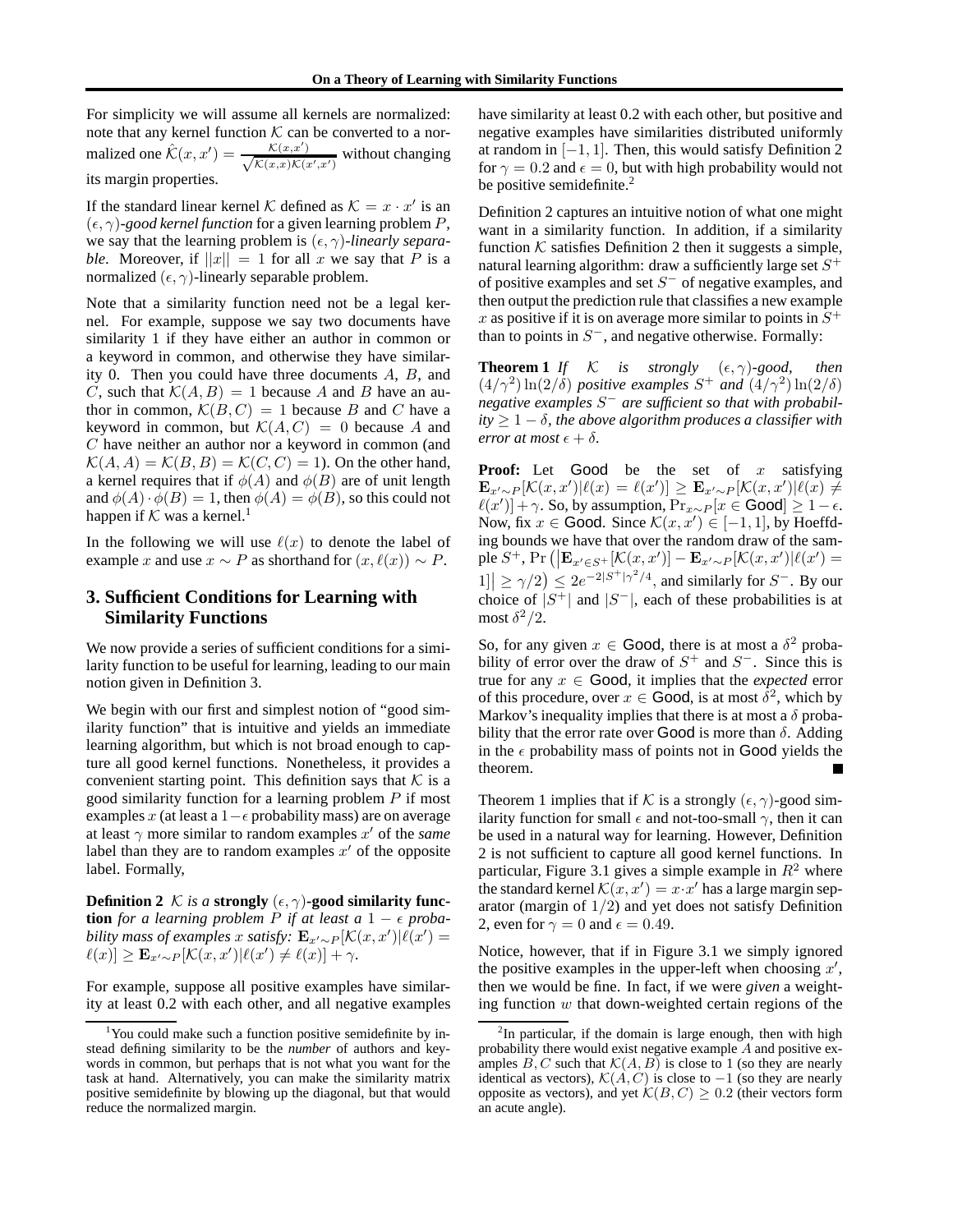

Figure 3.1. Positives are split equally among upper-left and upperright. Negatives are all in the lower-right. For  $\alpha = 30^{\circ}$  (so  $\gamma =$ 1/2) a large fraction of the positive examples (namely the 50% in the upper-right) have a higher dot-product with negative examples  $\left(\frac{1}{2}\right)$  than with a random positive example  $\left(\frac{1}{2}\cdot1+\frac{1}{2}\left(-\frac{1}{2}\right)=\frac{1}{4}\right)$ .

input space, so that at least a  $1 - \epsilon$  probability mass of examples x satisfy  $\mathbf{E}_{x'\sim P}[w(x')\mathcal{K}(x,x')|\ell(x) = \ell(x')] \ge$  $\mathbf{E}_{x'\sim P}[w(x')\mathcal{K}(x,x')|\ell(x) \neq \ell(x')] + \gamma$ , then we could use  $K$  and  $w$  to learn in exactly the same way as a similarity function K satisfying Definition 2.<sup>3</sup> This now motivates our main definition given below. The key difference is that whereas in the above observation one would need the designer to construct both the similarity function  $K$  *and* the weighting function  $w$ , in Definition 3 we only require that such a w *exist*, but it need not be known a-priori.

**Definition 3 (main)** *A similarity function K is an*  $(\epsilon, \gamma)$ **good similarity function** *for a learning problem* P *if there* exists *a bounded weighting function* w *over*  $X$   $(w(x')) \in$ [0, 1] *for all*  $x' \in X$ *)* such that at least a 1 −  $\epsilon$  probability *mass of examples* x *satisfy*:  $\mathbf{E}_{x'\sim P}[w(x')\mathcal{K}(x,x')|\ell(x)$  =  $\ell(x')$ ]  $\geq \mathbf{E}_{x'\sim P} [w(x')\mathcal{K}(x,x')|\ell(x) \neq \ell(x')] + \gamma.$ 

We now show two interesting properties of Definition 3. First, if  $K$  is a similarity function satisfying it, then we can use  $K$  to explicitly map the data into a space in which there is a separator with low-error (not much more than  $\epsilon$ ) at a large margin (not too much less than  $\gamma$ ), and thereby convert the learning problem into a standard one of learning a linear separator. The second is that any "good kernel" (a kernel with a large margin separator in its implicit  $\phi$ -space) must satisfy Definition 3, though with some degradation in the parameters. We prove the first statement, which is the easier of the two, in this section, and we will consider the second one, which has a more involved proof, in Section 4.

**Theorem 2** *If*  $K$  *is an*  $(\epsilon, \gamma)$ *-good similarity function, then if one draws a set S from P containing*  $d = (4/\gamma)^2 \ln(2/\delta)$ *positive examples*  $S^+ = \{y_1, y_2, \ldots, y_d\}$  *and d negative examples*  $S^- = \{z_1, z_2, \ldots, z_d\}$ *, then with probability at least*  $1 - \delta$ *, the mapping*  $\rho_S : X \to R^{2d}$  *defined as* 

 $\rho_S(x) = (\mathcal{K}(x, y_1), \ldots, \mathcal{K}(x, y_d), \mathcal{K}(x, z_1), \ldots, \mathcal{K}(x, z_d))$ *has the property that the induced distribution*  $\rho_S(P)$  *in*  $R^{2d}$ *has a separator of error at most*  $\epsilon + \delta$  *at margin at least*  $\gamma/4$ *.* 

**Proof:** Consider the linear separator  $\tilde{w}$  in the  $\rho_S$  space defined as  $\tilde{w}_i = w(y_i)$ , for  $i \in \{1, 2, ..., d\}$  and  $\tilde{w}_i =$  $-w(z_{i-d})$ , for  $i \in \{d+1, d+2, ..., 2d\}$ . We will show that, with probability at least  $(1 - \delta)$ ,  $\tilde{w}$  has error at most  $\epsilon + \delta$  at margin  $\gamma/4$ . Let Good be the set of x satisfying inequality  $\mathbf{E}_{x'\sim P}[w(x')\mathcal{K}(x,x')|\ell(x) = \ell(x')] \ge$  $\mathbf{E}_{x'\sim P}[w(x')\mathcal{K}(x,x')] \ell(x) \neq \ell(x')] + \gamma$ ; so, by assumption, Pr<sub>x∼P</sub> [ $x \in$  Good] ≥ 1 –  $\epsilon$ .

Consider some fixed point  $x \in \text{Good}$ . We begin by showing that for any such  $x$ ,

$$
\Pr_{S^+,S^-}\left(\ell(x)\frac{\tilde{w}\cdot\rho_S(x)}{||\tilde{w}||\;||\rho_S(x)||} \ge \frac{\gamma}{4}\right) \ge 1-\delta^2.
$$

To do so, first notice that  $d$  is large enough so that with high probability, at least  $1 - \delta^2$ , we have both  $\left[\mathbf{E}_{x'\in S^+}[w(x')\mathcal{K}(x,x')] - \mathbf{E}_{x'\sim P}[w(x')\mathcal{K}(x,x')|\ell(x')\right] =$  $\left[1\right]$   $\leq$   $\frac{\gamma}{4}$  and  $\left[\mathbf{E}_{x'\in S^-}[w(x')\mathcal{K}(x,x')] \right]$  –  $\mathbf{E}_{x'\sim P}[w(x')\mathcal{K}(x,x')|\ell(x')]=$  -1] $\leq$  4. Let's consider now the case when  $\ell(x) = 1$ . In this case we have  $\ell(x)\tilde{w} \cdot \rho_S(x) = d(\frac{1}{d}\sum_{i=1}^d w(y_i))\mathcal{K}(x, y_i) \frac{1}{d} \sum_{i=1}^{d} w(z_i) \mathcal{K}(x, z_i)$ , and so combining these facts we have that with probability at least  $(1 - \delta^2)$  the following holds:  $\ell(x)\tilde{w} \cdot \rho_S(x) \geq d(\mathbf{E}_{x' \sim P}[w(x')\mathcal{K}(x,x')|\ell(x') =$ 1]−γ/4− ${\bf E}_{x'\sim P}[w(x')\mathcal{K}(x,x')] \ell(x') = -1]-\gamma/4$ ). Since  $x \in$  Good, this then implies that  $\ell(x) \tilde{w} \cdot \rho_S(x) \geq d\gamma/2$ . Finally, since  $w(x') \in [-1, 1]$  for all x', and since  $\mathcal{K}(x, x') \in [-1, 1]$  for all pairs  $x, x'$ , we have that  $\|\tilde{w}\|$   $\leq \sqrt{2d}$  and  $\|\rho_S(x)\|$   $\leq \sqrt{2d}$ , which implies  $\Pr_{S^+, S^-}\left(\ell(x)\frac{\tilde{w}\cdot \rho_S(x)}{||\tilde{w}|| ||\rho_S(x)||} \geq \frac{\gamma}{4}\right) \geq 1 - \delta^2$ . The same analysis applies for the case that  $\ell(x) = -1$ .

Since the above holds for any  $x \in \text{Good}$ , it is also true for random  $x \in$  Good, which implies by Markov's inequality that with probability  $1 - \delta$ , the vector  $\tilde{w}$  has error at most δ at margin  $\gamma/4$  over P restricted to points  $x \in$  Good. Adding back the  $\epsilon$  probability mass of points x not satisfying  $\mathbf{E}_{x'\sim P} [w(x')\hat{\mathcal{K}}(x,x')|\ell(x) = \ell(x')] \ge$  $\mathbf{E}_{x'\sim P}[w(x')\mathcal{K}(x,x')|\ell(x) \neq \ell(x')] + \gamma$ , yields the theorem.

Theorem 2 states that if  $K$  is a good similarity function then with high probability there exists a low-error (at most  $\epsilon + \delta$ ) large-margin (at least  $\frac{\gamma}{4}$ ) separator in the transformed space under mapping  $\rho_S$ . Furthermore the dimensionality of this space is not too large, only  $O(\frac{1}{\gamma^2} \log \frac{1}{\delta})$ . Thus, all we need now to learn well is to draw a new, fresh sample, map it into the transformed space using  $\rho_S$ , and then apply a good algorithm for learning linear separators in the new space.<sup>4</sup>

The proof is similar to that of Theorem 1 (except now we view  $w(x')\mathcal{K}(x, x')$  as the bounded random variable we plug into Hoeffding bounds).

<sup>4</sup>One interesting aspect to notice is that we can use *unlabeled examples* instead of labeled examples when defining the mapping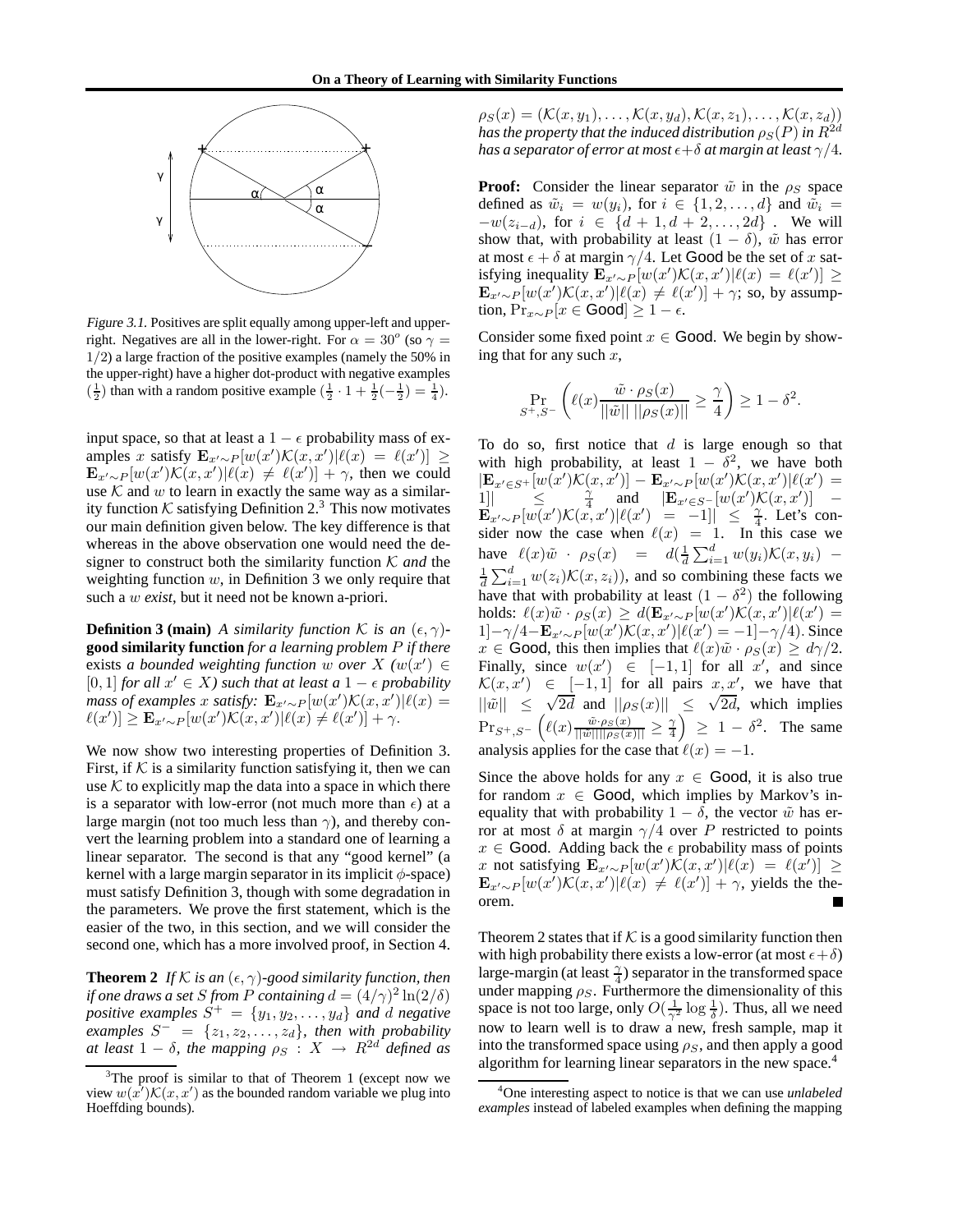**Remark:** Standard margin bounds imply that if  $K$  is a good *kernel* function, then with high probability, the points in a random sample  $S = \{x_1, \ldots, x_d\}$  can be assigned weights so that the resulting vector defines a low-error large-margin separator in the  $\phi$ -space. Definition 3 can be viewed as requiring that each point  $x'$  have a weight  $w(x')$ that is solely a function of the example itself and not the set S to which it belongs. The results in Section 4 below imply that if  $K$  is a good kernel, then these "sample independent" weights must exist as well.

### **3.1. Variations Tailored to Efficient Algorithms**

Our implication is that there will exist a low-error largemargin separator in the transformed space, so that we can then run a standard linear-separator learning algorithm. Technically, however, the guarantee for algorithms such as SVM and Perceptron is not that they necessarily find the *minimum-error* separator on their data (which is NP-hard) but rather that they find the separator that minimizes the *total distance* one would need to move points to put them on the correct side by the given margin. Thus, our worst-case guarantee for SVM and Perceptron is only that they find a separator of error  $O((\epsilon + \delta)/\gamma)$ , though such algorithms are known to do quite well in practice and the same issue would apply for the definition of an  $(\epsilon, \gamma)$ -good kernel.<sup>5</sup>

We can also modify our definition to capture the notion of good similarity functions for the SVM and Perceptron algorithms as follows:

**Definition 4 (tailored to SVM and Perceptron)** *A similarity function*  $K$  *is an*  $(\epsilon, \gamma)$ -good similarity function in **hinge loss** *for a learning problem* P *if there exists a weight-* $\log$  *function*  $w(x') \in [0, 1]$  *for all*  $x' \in X$  *such that* 

$$
\frac{1}{\gamma} \mathbf{E}_x \Big[ \max \big( \gamma_x, 0 \big) \Big] \le \epsilon,
$$

*where*  $\gamma_x = \mathbf{E}_{x' \sim P}[w(x')\mathcal{K}(x, x')] \ell(x) \neq \ell(x')] + \gamma \mathbf{E}_{x'\sim P}[\overline{w}(x')\mathcal{K}(x,x')|\ell(x) = \ell(x')]$ .

In other words, we are asking: on average, by how much would a random example x fail to satisfy the desired  $\gamma$  separation between the weighted similarity to examples of its own label and the weighted similarity to examples of the other label (this is  $\gamma_x$ ). This quantity is then scaled by  $1/\gamma$ .

By applying the same analysis as in the proof of Theorem 2, one can show that given a similarity function satisfying this definition, we can use SVM in the transformed space to achieve error  $O(\epsilon + \delta)$ .

### **3.2. Combining Multiple Similarity Functions**

Suppose that rather than having a single similarity function, we were instead given n functions  $\mathcal{K}_1, \ldots, \mathcal{K}_n$ , and our hope is that some convex combination of them will satisfy Definition 3. Is this sufficient to be able to learn well? (Note that a convex combination of similarity functions is guaranteed to have range  $[-1, 1]$  and so be a legal similarity function.) The following generalization of Theorem 2 shows that this is indeed the case, though the margin parameter drops by a factor of  $\sqrt{n}$ . This result can be viewed as analogous to the idea of learning a kernel matrix studied by Lanckriet et al. (2004) except that rather than explicitly learning the best convex combination, we are simply folding the learning process into the second stage of the algorithm.

**Theorem 3** *Suppose*  $K_1, \ldots, K_n$  *are similarity functions such that some (unknown) convex combination of them is* (, γ)*-good. If one draws a set* S *from* P *containing*  $d = (4/\gamma)^2 \ln(2/\delta)$  *positive examples*  $S^+ = \{y_1, y_2, \ldots, y_d\}$  and d negative examples  $S^- =$  $\{z_1, z_2, \ldots, z_d\}$ *, then with probability at least*  $1 - \delta$ *, the mapping*  $\rho_S$  :  $X \rightarrow R^{2nd}$  *defined as*  $\rho_S(x) =$  $(\mathcal{K}_1(x,y_1),\ldots,\mathcal{K}_n(x,y_d),\mathcal{K}_1(x,z_1),\ldots,\mathcal{K}_n(x,z_d))$  has *the property that the induced distribution*  $\rho_S(P)$  *in*  $R^{2nd}$ *has a separator of error at most*  $\epsilon + \delta$  *at margin at least*  $\frac{n}{\gamma/(4\sqrt{n})}$ .

**Proof:** Let  $K = \alpha_1 K_1 + \ldots + \alpha_n K_n$  be an  $(\epsilon, \gamma)$ -good convex-combination of the  $\mathcal{K}_i$ . By Theorem 2, had we instead performed the mapping:  $\hat{\rho}_S : X \to \mathbb{R}^{2d}$  defined as

 $\hat{\rho}_S(x) = (\mathcal{K}(x, y_1), \dots, \mathcal{K}(x, y_d), \mathcal{K}(x, z_1), \dots, \mathcal{K}(x, z_d)),$ then with probability  $1 - \delta$ , the induced distribution  $\hat{\rho}_S(P)$ in  $R^{2d}$  would have a separator of error at most  $\epsilon + \delta$  at margin at least  $\gamma/4$ . Let  $\hat{w}$  be the vector corresponding to such a separator in that space. Now, let us convert  $\hat{w}$  into a vector in  $\overline{R}^{2nd}$  by replacing each coordinate  $\hat{w}_i$  with the n values  $(\alpha_1\hat{w}_1,\ldots,\alpha_n\hat{w}_i)$ . Call the resulting vector  $\tilde{w}$ . Notice that by design, for any x we have  $\tilde{w} \cdot \rho_S(x) = \hat{w} \cdot \hat{\rho}_S(x)$ . Furthermore,  $||\tilde{w}|| \le ||\hat{w}||$  (the worst case is when exactly one of the  $\alpha_i$  is equal to 1 and the rest are 0). Thus, the vector  $\tilde{w}$  under distribution  $\rho_S(P)$  has the same properties as the vector  $\hat{w}$  under  $\hat{\rho}_S(P)$ , except that  $||\rho_S(x)||$  may now be as large as  $\sqrt{2nd}$  rather than the upper-bound of  $\sqrt{2d}$  on  $||\hat{\rho}_S(x)||$  used in the proof of Theorem 2. Thus, the margin bound drops by a factor of  $\sqrt{n}$ .

Note that the above argument actually shows something a bit stronger than Theorem 3. In particular, if we define  $\alpha = (\alpha_1, \dots, \alpha_n)$  to be the mixture vector for the optimal K, then we can replace the margin bound  $\gamma/(4\sqrt{n})$  with  $γ/(4||α||√n)$ . For example, if  $α$  is the uniform mixture, then we just get the bound in Theorem 2 of  $\gamma/4$ .

#### **3.3. Multiclass Classification**

We can naturally extend all our results to multiclass classification. In particular, the analog of Definition 3 in that

 $\rho_S(x)$ . However, if the data distribution is highly unbalanced, say with substantially more negatives than positives, then the mapping may no longer have the large-margin property.

 ${}^{5}$ Recent results of Kalai et al. (Kalai et al., 2005) give a method to efficiently perform agnostic learning, achieving error rate arbitrarily close to  $\epsilon + \delta$ , if the distribution of points in the transformed space is sufficiently "well-behaved".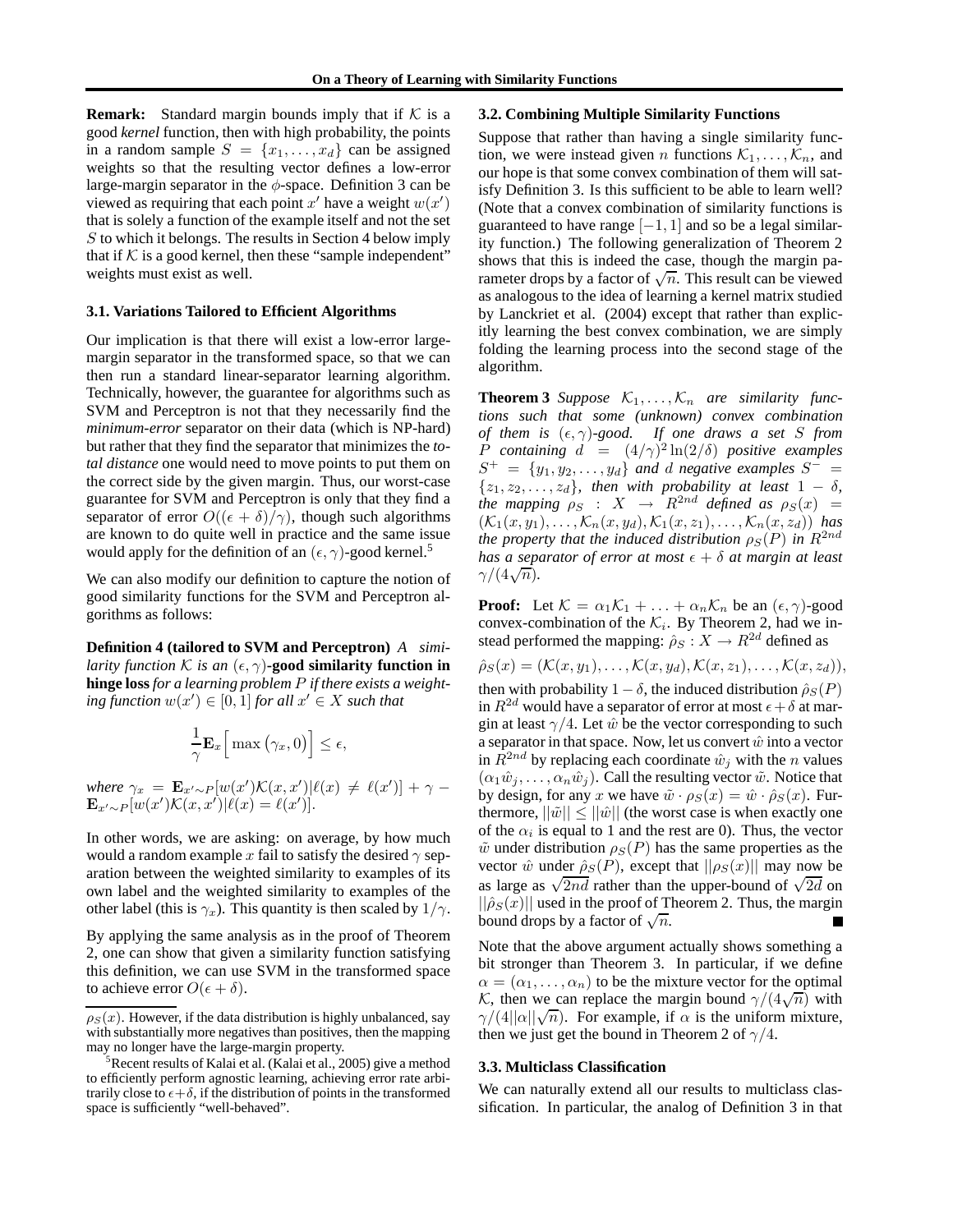we require most examples to have their average weighted similarity to points of their own class be at least  $\gamma$  greater than there average weighted similarity to *each* of the other classes. One can then learn using standard adaptations of linear-separator algorithms to the multiclass case (e.g., see Freund and Schapire (1999)).

# **4. Good Kernels are Good Similarity Functions**

In this section we show that a good kernel in the standard sense (i.e. a kernel with a large margin separator in its implicit  $\phi$ -space) will also satisfy Definition 3, though with some degradation of the parameters. Formally:

**Theorem 4** *If*  $K$  *is a*  $(\epsilon, \gamma)$ -good kernel function, then for any  $\epsilon_{acc} > 0$ , K is a  $\left(\frac{8(\epsilon+2\epsilon_{acc})}{\gamma}\right)$  $\frac{2\epsilon_{acc}}{\gamma}, \frac{1}{2M(\gamma, \epsilon_{acc})})$ -good similarity function, where  $M(\gamma, \epsilon) = \frac{1}{\epsilon} \left( \frac{3}{\gamma^2} + \log(\frac{1}{\epsilon}) \right)$ .

For example, if K is a  $(0, \gamma)$ -good kernel function, then for any  $\epsilon'$  it is also a  $(\epsilon', \tilde{O}(\epsilon' \gamma^3))$ -good similarity function. To prove Theorem 4, we first need some useful lemmas.

#### **4.1. Some Preliminary Lemmas**

The first step to proving Theorem 4 is to show the following. Let P be a normalized  $(\epsilon, \gamma)$ -linearly separable learning problem. For any  $\epsilon_{acc}$ ,  $\delta > 0$ , if we draw a sample  $S = \{z_1, ..., z_M\}$  of size at least  $M = \frac{1}{\epsilon_{acc}} \left(\frac{3}{\gamma^2} + \log\left(\frac{1}{\delta}\right)\right),$ then with probability at least  $(1 - \delta)$  there exists a weighting  $\tilde{w}(z_i) \in \{0,1\}$  of the examples  $z_i \in S$  such that the linear separator  $w_S$  given by  $w_S = \sum_{i=1}^M \ell(z_i) \tilde{w}(z_i) z_i$  has length  $||w_S|| \le 3/\gamma$  and error at most  $\epsilon + \epsilon_{acc}$  at margin  $1/||w_S||$ . To prove this, we consider a modification of the standard Perceptron algorithm (Minsky & Papert, 1969; Novikoff, 1962) which we call Margin-Perceptron.<sup>6</sup>

| <b>Algorithm 1 Margin-Perceptron</b> |  |  |  |  |  |  |
|--------------------------------------|--|--|--|--|--|--|
|--------------------------------------|--|--|--|--|--|--|

Let $\langle (x_1, \ell(x_1)), \ldots, (x_m, \ell(x_m)) \rangle$  be the sequence of labeled examples. Initialize  $t := 1$ , and start with  $w_1 = \ell(x_1)x_1.$ For  $i = 2, \ldots, m$ :

- 
- Predict positive if  $w_t \cdot x_i \geq 1$ , predict negative if  $w_t \cdot x_i$  $x_i \leq -1$ , and consider an example to be a margin mistake when  $w_t \cdot x_i \in (-1, 1)$ .
- On a mistake (incorrect prediction, or margin mistake), update as follows:  $w_{t+1} := w_t + \ell(x_i)x_i$ ,  $t := t + 1.$

We can now prove the following guarantee on the number

of updates made by the Margin-Perceptron algorithm.

**Lemma 5** *Let*  $S = \langle (x_1, \ell(x_1)), \ldots, (x_m, \ell(x_m)) \rangle$  *be a sequence of labeled examples with*  $||x_i|| = 1$ *. Suppose that there exists a vector*  $w^*$  *such that*  $||w^*|| = 1$  *and*  $\ell(x_i)w^* \cdot x_i \geq \gamma$  *for all examples in the sequence* S. *Then the number of updates* N *on* S *made by the Margin-Perceptron algorithm is at most*  $3/\gamma^2$ , and furthermore  $||w_t|| \leq 3/\gamma$  *for all t.* 

In other words, the mistake-bound is comparable to that of the standard Perceptron algorithm, and in addition the algorithm if cycled through the data produces a hypothesis  $w_t$  of margin at least  $1/||w_t|| \geq \gamma/3$ .

**Proof:** Let  $w_k$  denote the prediction vector used prior to the kth update (here by an update we mean an update on an incorrect prediction or margin mistake). Thus, if the  $k$ th update occurs on  $(x_i, \ell(x_i))$ , then  $\ell(x_i)w_k \cdot x_i < 1$  and  $w_{k+1} := w_k + \ell(x_i)x_i.$ 

As in the classical proof of Perceptron algorithm, we analyze  $||w_t||$  and  $w_t \cdot w^*$ . First, we have  $w_{t+1} \cdot w^* \geq \gamma t$  since all examples  $x_i$  satisfy  $\ell(x_i)w^* \cdot x_i \ge \gamma$ . Second, since  $||w_{k+1}||^2 = ||w_k||^2 + 2\ell(x_i)w_k \cdot x_i + 1 \leq ||w_k||^2 + 3$ , after t updates we have  $||w_t||^2 \le 3t$ . Putting these together we obtain that the number of updates N satisfies  $\gamma N \leq \sqrt{3N}$ and therefore  $N \leq 3/\gamma^2$ . Furthermore since  $||w_t||^2 \leq 3t$ for all t, this means that for all t we have  $||w_t|| \leq 3/\gamma$ .

Using Lemma 5 we can now show the following structural result for  $(\epsilon, \gamma)$ -linearly separable learning problems:

**Lemma 6** *Let P be a normalized*  $(\epsilon, \gamma)$ *-linearly separable learning problem. Then, for any*  $\epsilon_{acc}$ ,  $\delta > 0$ , *if we draw a sample*  $S = \{z_1, ..., z_M\}$  *of size*  $M = \frac{1}{\epsilon_{acc}} \left(\frac{3}{\gamma^2} + \log\left(\frac{1}{\delta}\right)\right)$ , *then with probability at least*  $(1 - \delta)$  *(over the draw of our sample) there exists a weighting of the examples*  $z_i$ *appearing in the sample*  $\tilde{w}(z_1), ..., \tilde{w}(z_M) \in \{0, 1\}$  *with the property that the linear separator*  $w_S$  *given by*  $w_S$  =  $\sum_{i=1}^{M} \ell(z_i) \tilde{w}(z_i) z_i$  *has*  $||w_S|| \leq 3/\gamma$  *and error at most*  $\epsilon + \epsilon_{acc}$  *at margin*  $1/||w_S||$ *.* 

**Proof Sketch:** We simply use the weighting function given by the Margin Perceptron algorithm when applied only over the "good" points in the sample (those that are correctly separated by margin  $\gamma$ ). If our distribution had error 0 at margin  $\gamma$ , then the result would follow from Lemma 5 and a standard result of converting an online mistake bound guarantee into a PAC guarantee (Littlestone, 1989). Adding  $\epsilon$  probability mass for the points not having margin  $\gamma$ , we get the desired result.

#### **4.2. The Main Argument**

We can now use Lemma 6 to prove Theorem 4 that a good kernel function is in fact a good similarity function in the sense of Definition 3.

 $6$ Note: we are using the margin-Perceptron algorithm here only as a proof technique.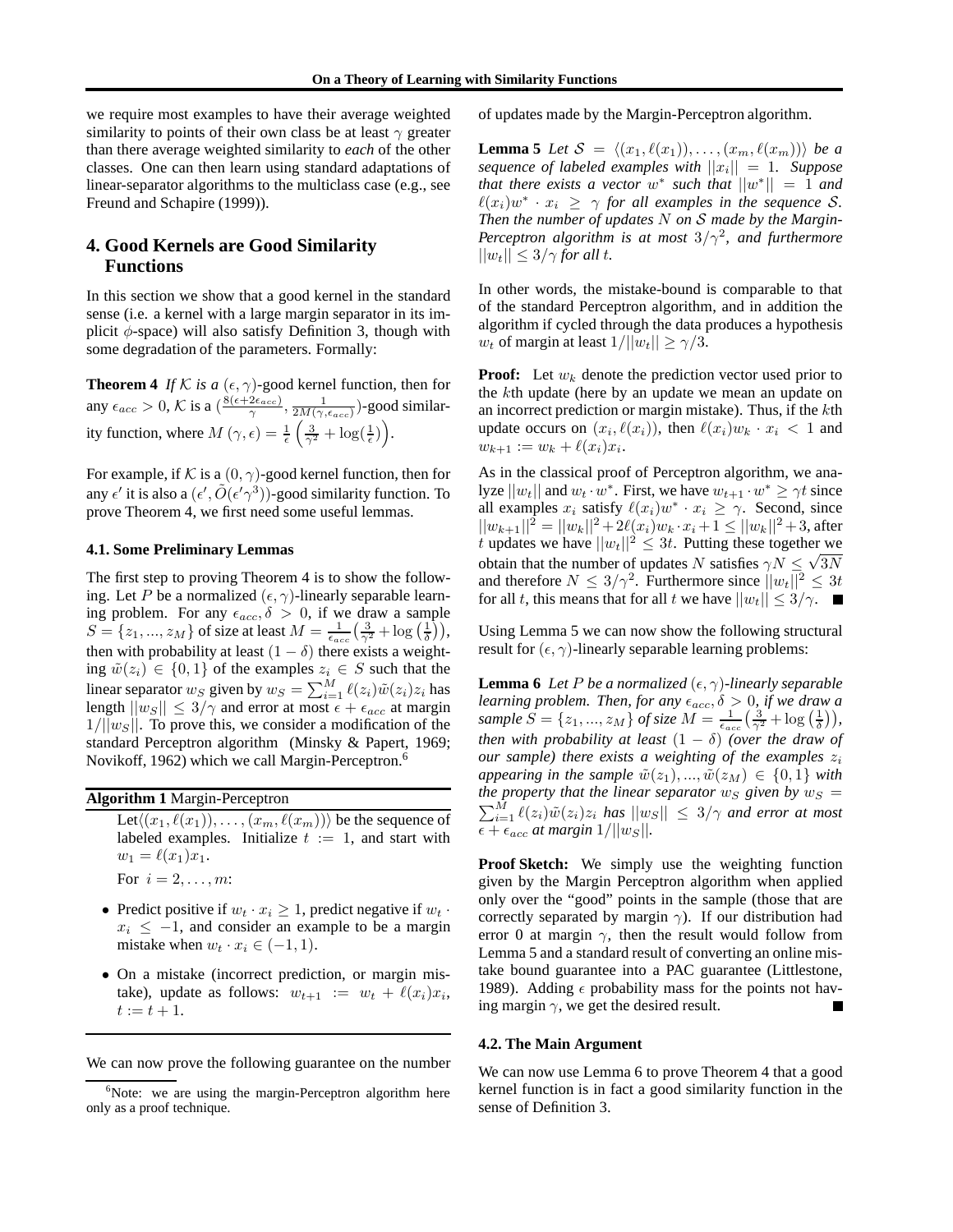**Proof of Theorem 4:** The proof follows from the definition of a kernel and Theorem 7 below.

**Theorem 7** *If P is a normalized*  $(\epsilon, \gamma)$ *-linearly separable learning problem, then for any*  $\epsilon_{acc} > 0$  *there exists a weighting*  $w(x)$  *of examples* x *in* X *such that*  $w(x) \in [0, 1]$ and at least a  $1 - \frac{8(\epsilon + 2\epsilon_{acc})}{\gamma}$  probability mass of the examples x satisfy:  $\mathbf{E}_{x' \sim P} [w(x')x' \cdot x] \ell(x) = \ell(x')] \ge$  $\mathbf{E}_{x'\sim P} [w(x')x^{\gamma} \cdot x|\ell(x) \neq \ell(x')] + \frac{1}{2M}$ , where  $\hat{M} = \frac{1}{\epsilon_{acc}} (\frac{3}{\gamma^2} + \log(\frac{1}{\epsilon_{acc}})).$ 

**Proof Sketch:** From Lemma 6 we know that with probability at least  $(1 - \delta)$ , a randomly drawn sequence S of  $M = \frac{1}{\epsilon_{acc}} \left( \frac{3}{\gamma^2} + \log \left( \frac{1}{\delta} \right) \right)$  examples can be given weights in  $\{0, 1\}$  so that the resulting classifier  $w_S$  has the property that  $Pr_x [\ell(x)(w_S \cdot x) \leq 1] \leq \epsilon + \epsilon_{acc}$  and furthermore  $||w_S|| \leq 3/\gamma$ . Define  $w_{x',S}$  to be the *total* weight given to example x' in S and let  $w_S$  be  $\sum_{x' \in S} \ell(x') w_{x',S} x'$ ; so, formally  $w_{x',S}$  is a sum of weights  $\tilde{w}(\tilde{x}')$  over all appearances of  $x'$  in the sample  $S$  (if  $x'$  appears multiple times), and  $w_S$  is a weighted sum of examples in  $S$ . We will say that x is bad with respect to  $w_S$  if  $\ell(x)(w_S \cdot x) \leq 1$ .

Now notice that for each sample  $S$  of size  $M$  the set of "bad"  $x$ 's with respect to  $w_S$  could be the same or different. However, we know that:

$$
\Pr_{S} \left[ \Pr_{x} \left[ \ell(x) (w_S \cdot x) \le 1 \right] \ge \epsilon + \epsilon_{acc} \right] \le \delta.
$$

This then implies that at most a  $\frac{8(\epsilon+\epsilon_{acc}+\delta)}{\gamma}$  probability mass of x's are bad for more than a  $\frac{\gamma}{8}$  probability mass of  $S$ 's. Define Good to be the remainder of the  $x$ 's. So, for  $x \in \text{Good}$  we have that over the random draw of S, there is at least a  $1 - \gamma/8$  chance that  $\ell(x)w_S \cdot x \geq 1$ , and in the remaining  $\gamma/8$  chance, we at least know that  $\ell(x)w_S \cdot x \ge -||w_S|| \ge -3/\gamma$ . This implies that for  $x \in \text{Good}, \text{ we have } \mathbf{E}_S[\ell(x)w_S \cdot x] \geq (1 - \frac{\gamma}{8})1 - \frac{\gamma}{8}(\frac{3}{\gamma})$ and so for  $x \in \text{Good}$  we have  $\mathbf{E}_{S}[\ell(x)w_{S} \cdot x] \geq \frac{1}{2}$ .

Consider the following weighting scheme  $w(x') =$  $\Pr\left[\ell(x')\right] \mathbf{E}_S[w_{x',S}I(x' \in S)] / \mathbf{E}_S[\#(x' \in S)]$ , where  $Pr[\ell(x')]$  is the probability mass over examples in P with the same label as  $x'$ Note that  $w(x') \in$  $[0, 1]$ . We will show that this weighting scheme satisfies the desired property and for simplicity of notation consider a discrete space X. Consider  $x \in$ Good. We know that  $\mathbf{E}_{S}[\ell(x)w_S \cdot x] \geq \frac{1}{2}$ , and exbood. We know that  $E_S[c(x)dx - x] \geq c_3$  and  $E_S$ <br>panding out  $w_S$  we get  $\ell(x)E_S[\sum_{x' \in S} \ell(x')w_{x',S}x']$ .  $x \ge \frac{1}{2}$ , or  $\ell(x)\ell(x')\sum_{x'} (e(x',S)x') - x \ge \frac{1}{2}$ , where  $e(x', S)$  =  $\mathbf{E}_S[w_{x',S}I(x' \in S)]$ . This implies that  $\ell(x)\ell(x')\sum$  $\overline{x'}$  $\left(e(x',S)\frac{1}{\mathbf{E}[\#(x'\in S)]}\right)$  $\mathbf{E}[(\#x'\in S)]$  $\frac{x' \in S)}{M}$   $x' \cdot x \geq \frac{1}{2M}$ , and therefore  $\ell(x) \mathbf{E}_{x'}\left[\frac{w(x')}{\Pr[\ell(x')]}(x' \cdot x)\right] \ge \frac{1}{2M}$ . Thus we

have shown that for  $x \in \text{Good}$  we have:  $\mathbf{E}_{x' \sim P} [w(x')x']$ .  $x[\ell(x) = \ell(x')] \geq {\bf E}_{x' \sim P} [w(x')x' \cdot x] \ell(x) \neq \ell(x')] + \frac{1}{2M}.$ Finally, picking  $\delta = \epsilon_{acc}$  we obtain the desired result.  $\blacksquare$ 

# **5. Similarity Functions, Weak Learning, and Kernel-Target Alignment**

Our definitions so far have required that almost all of the points (at least a  $1 - \epsilon$  fraction) be on average more similar (perhaps in a weighted sense) to random points of the same label than to those of the other label. A weaker notion would be simply to require that two random points of the same label be on average more similar than two random points of different labels. For instance, one could consider the following generalization of Definition 2:

**Definition 5** K *is a* **weakly**  $\gamma$ **-good similarity function** *for a learning problem*  $P$  *if:*  $\mathbf{E}_{x,x'\sim P}[\mathcal{K}(x,x')|\ell(x)]$  $[\ell(x')] \geq \mathbf{E}_{x,x'\sim P}[\mathcal{K}(x,x')|\ell(x) \neq \ell(x')] + \gamma.$ 

While Definition 5 still captures a natural intuitive notion of what one might want in a similarity function, it is not powerful enough to imply *strong* learning unless  $\gamma$  is quite large.<sup>7</sup> We can however show that for any  $\gamma > 0$ , Definition 5 is enough to imply weak learning (Schapire, 1990). In particular, we can show that the following natural and simple algorithm is sufficient to weak learn: draw a sufficiently large set  $S^+$  of positive examples and set  $S^-$  of negative examples. Then, for each x, consider  $\tilde{\gamma}(x)$  =  $\frac{1}{2} \left[ \mathbf{E}_{x' \in S^+}[\mathcal{K}(x,x')] - \mathbf{E}_{x' \in S^-}[\mathcal{K}(x,x')] \right]$ , and finally to classify  $x$  use the following probabilistic prediction rule: classify x as positive with probability  $\frac{1+\tilde{\gamma}(x)}{2}$  and as negative with probability  $\frac{1-\tilde{\gamma}(x)}{2}$ . (Notice that  $\tilde{\gamma}(x) \in [-1,1]$ and so our algorithm is well defined.) Then we can prove that:

**Theorem 8** *If*  $K$  *is a weakly*  $\gamma$ -good similarity function, *then if one draws a set* S *from* P *containing at least*  $\frac{32}{\gamma^2} \ln \left( \frac{8}{\gamma \delta} \right)$  *positive examples*  $S^+$  *and at least*  $\frac{32}{\gamma^2} \ln \left( \frac{8}{\gamma \delta} \right)$ *negative examples*  $S^-$ , then with probability at least  $1-\delta$ , the above probabilistic classifier has error at most  $\frac{1}{2} - \frac{7\gamma}{128}$ .

П

**Proof:** Omitted.

#### **5.1. Relationship to Kernel Target Alignment**

It is interesting to notice the close relationship between Definition 5 and the notion of *Kernel Target Alignment* of Cristianini et al. (2001). Specifically, the alignment between a normalized kernel function K and the target  $\ell(x)$ is defined as  $A(\mathcal{K}, l(x)) = \mathbf{E}_{x,x'\sim P}[\ell(x)\ell(x')\kappa(x,x')]$ . Notice that this is essentially the same as Definition 5 when the distribution  $P$  is balanced among positive and negative examples. As pointed out in (Cristianini et al.,

 $7$  For example, suppose the instance space is the real line and that the similarity measure  $K$  we are considering is the standard dot product:  $\mathcal{K}(x, x') = x \cdot x'$ . Assume the distribution is 50% positive, 50% negative, and that 75% of the negative examples are at position −1 and 25% are at position 1, and vice-versa for the positive examples. Then K is a weakly  $\gamma$ -good similarity function for  $\gamma = 1/2$ , but the best accuracy one can hope for in this situation is 75%.